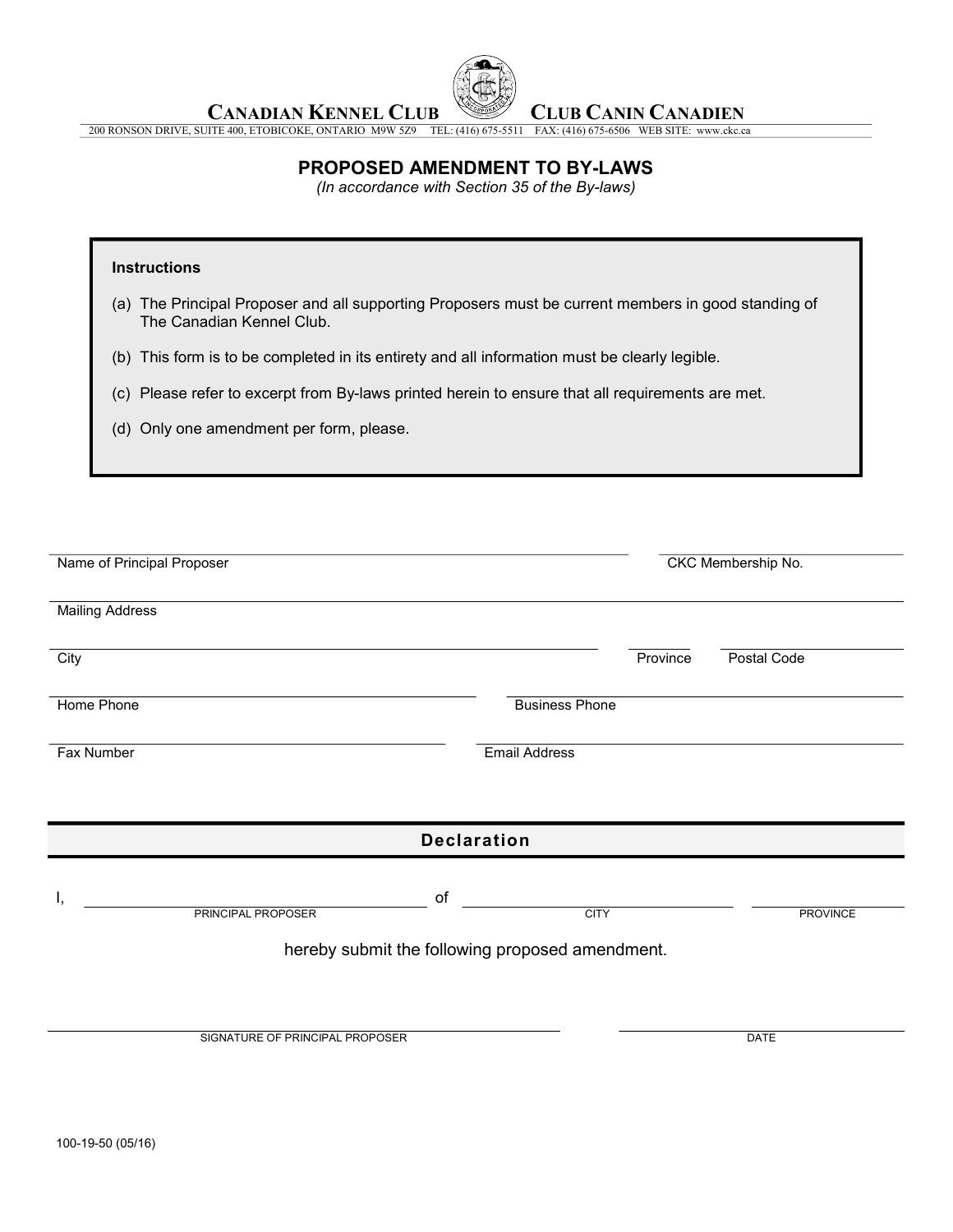|  | <b>Proposed Amendment</b> |
|--|---------------------------|
|--|---------------------------|

|  |  | It is proposed that: |  |
|--|--|----------------------|--|
|--|--|----------------------|--|

|                                       | <b>Section</b>                                                |                                                                      |  |
|---------------------------------------|---------------------------------------------------------------|----------------------------------------------------------------------|--|
|                                       |                                                               | $\Box$ Amend to Read (please highlight or underline amended portion) |  |
|                                       | Add New Section/Sub-section (circle that which is applicable) |                                                                      |  |
| <b>Amended or New Section</b>         |                                                               |                                                                      |  |
|                                       |                                                               |                                                                      |  |
|                                       |                                                               |                                                                      |  |
|                                       |                                                               |                                                                      |  |
|                                       |                                                               |                                                                      |  |
|                                       |                                                               |                                                                      |  |
|                                       |                                                               |                                                                      |  |
|                                       |                                                               |                                                                      |  |
|                                       |                                                               |                                                                      |  |
|                                       |                                                               |                                                                      |  |
|                                       |                                                               |                                                                      |  |
| Explanation (not to exceed 300 words) |                                                               | <u> 1980 - Johann Stoff, fransk politik (d. 1980)</u>                |  |
|                                       |                                                               |                                                                      |  |
|                                       |                                                               |                                                                      |  |
|                                       |                                                               |                                                                      |  |
|                                       |                                                               |                                                                      |  |
|                                       |                                                               |                                                                      |  |
|                                       |                                                               |                                                                      |  |
|                                       |                                                               |                                                                      |  |
|                                       |                                                               |                                                                      |  |
|                                       |                                                               |                                                                      |  |
|                                       |                                                               |                                                                      |  |
|                                       |                                                               |                                                                      |  |
|                                       |                                                               |                                                                      |  |

Please note… "Supporting Proposers" signature form must be completed and submitted.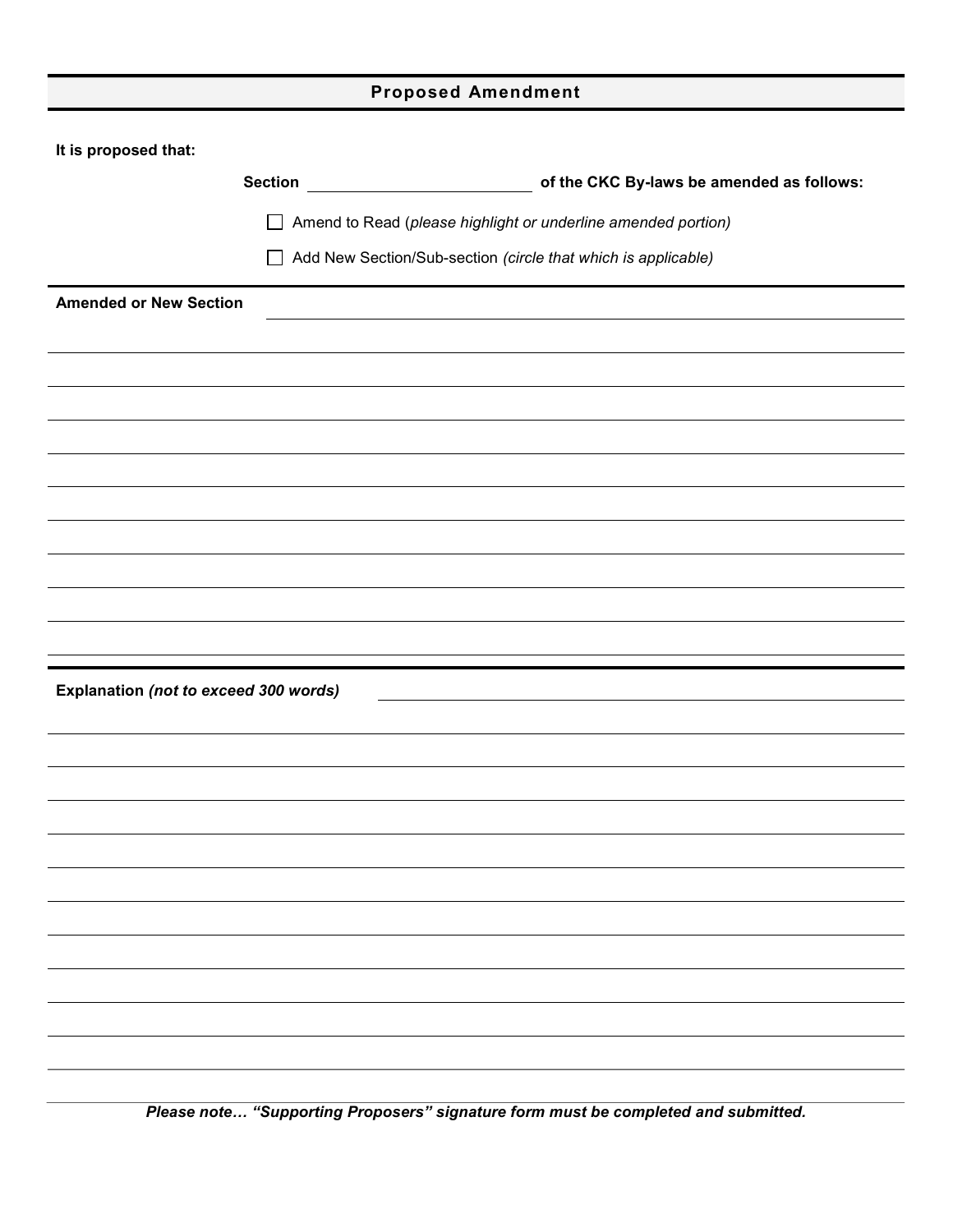# Supporting Proposers

- (a) Proposed amendment and explanation is to be attached for your information.
- (b) Please complete fully and print neatly.
- (c) Return to Principal Proposer.

### Instructions **Electoral Zones**

- 1. Nova Scotia, Newfoundland & Labrador 7. Ontario Central
- 2. New Brunswick & PEI 8.<br>3. Quebec 9.
- 
- 
- 
- 
- 
- 
- 3. Quebec 1. Saskatchewan<br>
4. Ontario North 1. 2009 1. Saskatchewan<br>
10. Alberta, NWT 8
- 4. Ontario North 10. Alberta, NWT & Nunavut 5. Ontario East 11. BC Southwest
- 5. Ontario East 11. BC Southwest<br>6. Ontario West 12. BC Interior & Y
	- 12. BC Interior & Yukon

 $\overline{\phantom{0}}$ 

|    |                                                |                                                                                                                      |                         |                       | For Office Use Only |      |
|----|------------------------------------------------|----------------------------------------------------------------------------------------------------------------------|-------------------------|-----------------------|---------------------|------|
|    | <b>Full Name of Proposer</b><br>(please print) | <b>Signature of Proposer</b>                                                                                         | <b>CKC Membership #</b> | <b>Electoral Zone</b> | <b>Member</b>       | Zone |
| 1. |                                                |                                                                                                                      |                         |                       |                     |      |
|    |                                                | <u> 1980 - Antonio Alemania, prima postala prima prima prima prima prima prima prima prima prima prima prima pri</u> |                         |                       |                     |      |
| 2. |                                                | <u> 1989 - Jan James James, politik fizikar (h. 1989).</u>                                                           |                         |                       |                     |      |
| 3. |                                                |                                                                                                                      |                         |                       |                     |      |
| 4. |                                                |                                                                                                                      |                         |                       |                     |      |
| 5. |                                                | <u> 1990 - Jan James James Barnett, president eta idazlearen 1991</u>                                                |                         |                       |                     |      |
| 6. |                                                | <u> 1999 - Jan James James, maria eta politikari (h. 1908).</u>                                                      |                         |                       |                     |      |
| 7. |                                                | <u> 1990 - Jan James James Barnett, politik eta politik eta politik eta politika eta politika eta politika eta p</u> |                         |                       |                     |      |
| 8. |                                                |                                                                                                                      |                         |                       |                     |      |
| 9. |                                                |                                                                                                                      |                         |                       |                     |      |
|    |                                                |                                                                                                                      |                         |                       |                     |      |
|    |                                                | 10. $\qquad \qquad$                                                                                                  |                         |                       |                     |      |
|    |                                                |                                                                                                                      |                         |                       |                     |      |
|    |                                                |                                                                                                                      |                         |                       |                     |      |
|    |                                                |                                                                                                                      |                         |                       |                     |      |
|    |                                                |                                                                                                                      |                         |                       |                     |      |
|    |                                                |                                                                                                                      |                         |                       |                     |      |
|    |                                                |                                                                                                                      |                         |                       |                     |      |
|    |                                                |                                                                                                                      |                         |                       |                     |      |
|    |                                                |                                                                                                                      |                         |                       |                     |      |
|    |                                                |                                                                                                                      |                         |                       |                     |      |
|    |                                                |                                                                                                                      |                         |                       |                     |      |
|    |                                                |                                                                                                                      |                         |                       |                     |      |